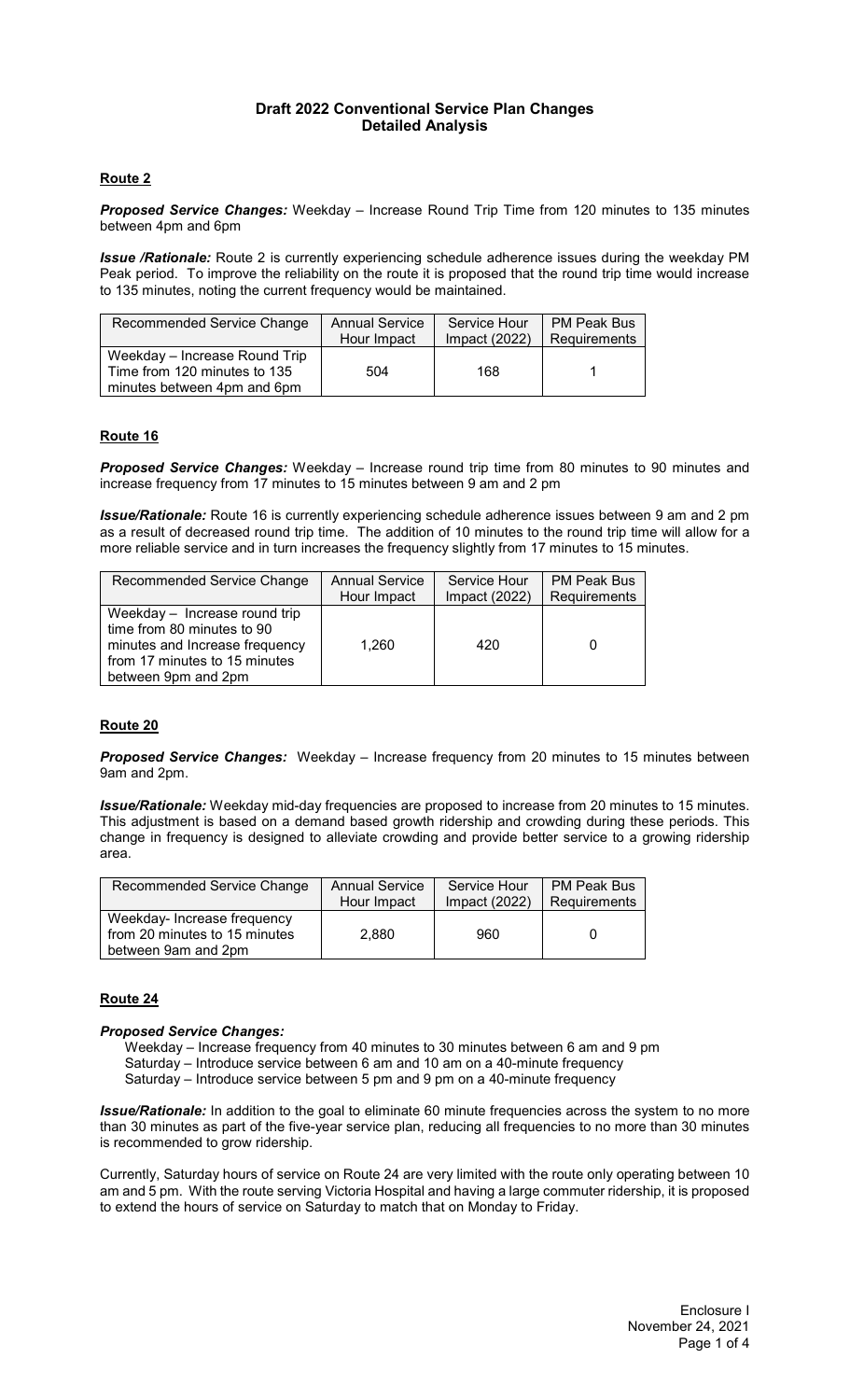| Recommended Service Change                                   | <b>Annual Service</b><br>Hour Impact | Service Hour<br>Impact (2022) | <b>PM Peak Bus</b><br>Requirements |
|--------------------------------------------------------------|--------------------------------------|-------------------------------|------------------------------------|
| Weekday- Increase frequency<br>from 40 minutes to 30 minutes | 3,780                                | 351                           |                                    |
| between 6 am and 9 pm                                        |                                      |                               |                                    |
| Saturday- Introduce service<br>between 6 am and 10 am on a   | 416                                  | 68                            |                                    |
| 40 minute frequency                                          |                                      |                               |                                    |
| Saturday- Introduce service                                  | 416                                  | 68                            |                                    |
| between 5 pm and 9 pm on a 40                                |                                      |                               |                                    |
| minute frequency                                             |                                      |                               |                                    |

# **Route 25**

### *Proposed Service Changes:*

Weekday – Increase frequency from 30 minutes to 20 minutes between 7am and 9am Weekday – Increase frequency from 30 minutes to 20 minutes between 9am and 12pm Weekday – Increase frequency from 30 minutes to 20 minutes between 12pm and 2pm Weekday – Increase frequency from 30 minutes to 20 minutes between 6pm and 9pm

*Issue/Rationale:* Frequencies on Route 25 are proposed to be increased during most time periods. The proposed increases are based on rapid ridership growth on the route.

| Recommended Service Change                                                            | <b>Annual Service</b><br>Hour Impact | Service Hour<br>Impact (2022) | <b>PM Peak Bus</b><br>Requirements |
|---------------------------------------------------------------------------------------|--------------------------------------|-------------------------------|------------------------------------|
| Weekday - Increase frequency<br>from 30 minutes to 20 minutes<br>between 7am and 9am  | 504                                  | 168                           |                                    |
| Weekday - Increase frequency<br>from 30 minutes to 20 minutes<br>between 9am and 12pm | 756                                  | 252                           |                                    |
| Weekday - Increase frequency<br>from 30 minutes to 20 minutes<br>between 12pm and 2pm | 504                                  | 168                           |                                    |
| Weekday - Increase frequency<br>from 30 minutes to 20 minutes<br>between 6pm and 9pm  | 756                                  | 252                           |                                    |

### **Route 36**

#### *Proposed Service Changes:*

Introduce an A and B Routing with Route 36A serving the Airport and the current Industrial area south of Oxford and Route 36B serving the airport and the Industrial area north of Oxford along Huron and Robin's Hill Road (see figure I)

Weekday – Increase frequency from 30 minutes to 15 minutes between 6am and 6 pm (15 minutes along the common corridor and to the airport, 30 minutes on the branches)

Weekday – Extend service to 7:30 pm on a 15-minute frequency

*Issue/Rationale:* In 2020, frequency improvements to 15 minutes were approved for Route 36 as a result of crowding conditions during the AM and PM peak periods to the Airport for the Fanshawe Aviation Program. Upon further review and increased requests for transit service to the Industrial area north of Oxford Street along Huron and Robins Hill Road, it was determined the best way to serve all areas, while matching service with demand is to implement an A and B routing on Route 36. This option will provide the 15 minute frequency required to serve the airport (both the A and B branch will operate to the airport) and expand service into a growing Industrial area that is currently not served. Extending the hours of service to 7:30 pm will also better serve the shift times along the route and accommodate later class times

| Recommended Service Change                                                             | <b>Annual Service</b><br>Hour Impact | Service Hour<br>Impact (2022) | <b>PM Peak Bus</b><br>Requirements |
|----------------------------------------------------------------------------------------|--------------------------------------|-------------------------------|------------------------------------|
| Introduce an A & B routing                                                             |                                      |                               |                                    |
| Weekday - Increase frequency<br>from 30 minutes to 15 minutes<br>between 6 am and 6 pm | 3.024                                | 1.404                         |                                    |
| Weekday - Extend service to<br>730pm on a 15 minute<br>frequency                       | 756                                  | 351                           |                                    |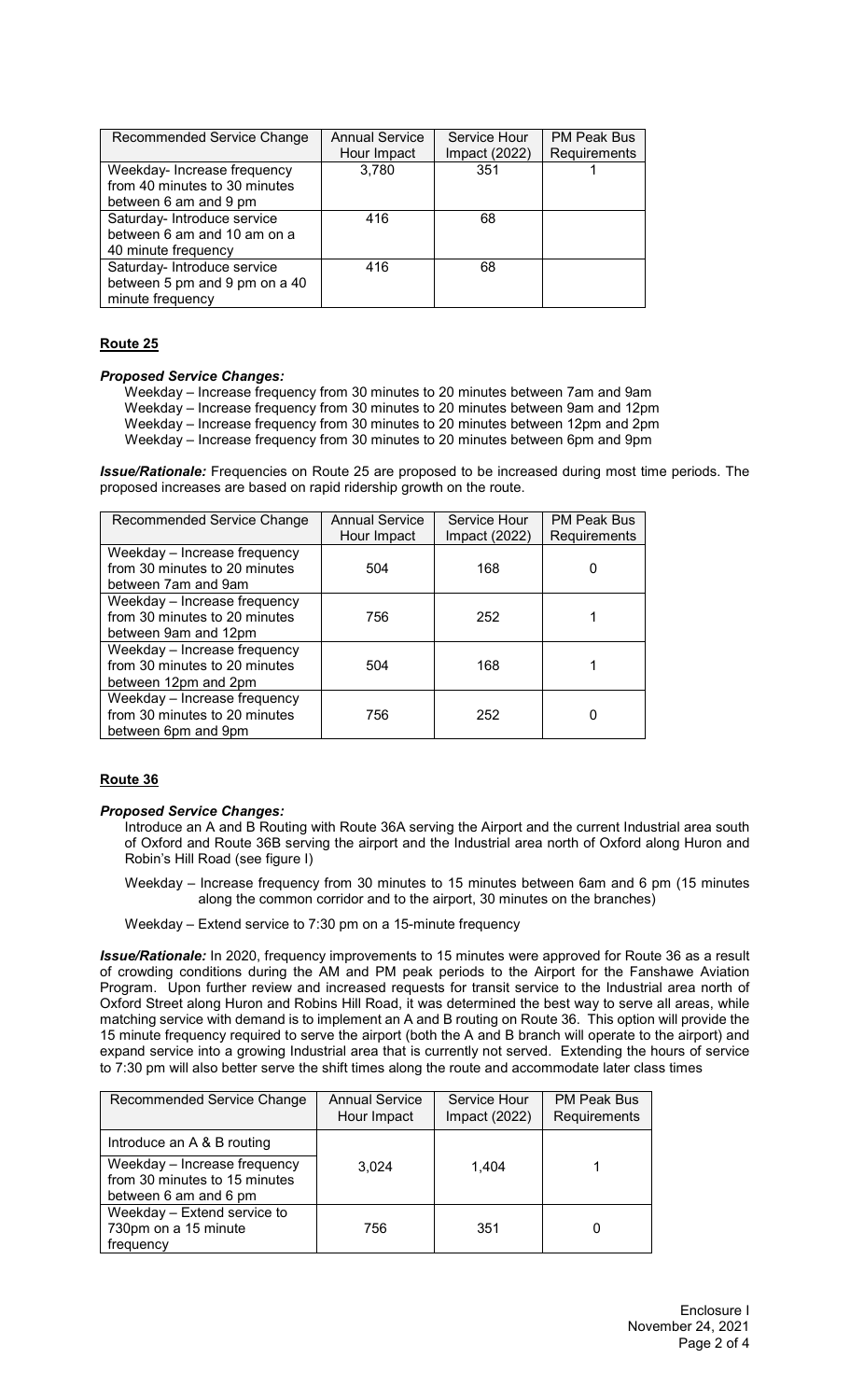# **Route 93**

### *Proposed Service Changes:*

Saturday- Increase frequency from 36 minutes to 25 minutes between 8 am and 10 am Saturday- Increase frequency from 38 minutes to 25 minutes between 5 pm and 9 pm Saturday- Increase frequency from 36 minutes to 25 minutes between 9 pm and 12 am

*Issue/Rationale:* Ridership continues to increase on Route 93 on weekends and as such, an increase in frequency is warranted to reduce crowding conditions that are currently being experienced.

| Recommended Service Change    | <b>Annual Service</b> | Service Hour  | <b>PM Peak Bus</b> |
|-------------------------------|-----------------------|---------------|--------------------|
|                               | Hour Impact           | Impact (2022) | Requirements       |
| Saturday- Increase frequency  | 104                   | 34            |                    |
| from 36 minutes to 25 minutes |                       |               |                    |
| between 8 am and 10 am        |                       |               |                    |
| Saturday- Increase frequency  | 208                   | 68            |                    |
| from 38 minutes to 25 minutes |                       |               |                    |
| between 5 pm and 9 pm         |                       |               |                    |
| Saturday- Increase frequency  | 156                   | 51            |                    |
| from 36 minutes to 25 minutes |                       |               |                    |
| between 9 pm and 12 am        |                       |               |                    |

### **Route 94**

#### *Proposed Service Changes:*

Weekday – Introduce 20 minute frequency between 9 am and 2 pm Weekday- Increase frequency from 26 minutes to 20 minutes between 6 am and 9 am Weekday- Increase frequency from 23 minutes to 15 minutes between 2 pm and 6 pm

*Issue/Rationale:* Frequency improvements to Route 94 were originally proposed in the 2020-2024 Fiveyear Service Plan Framework for implementation in 2021. Due to the deferral of the 2020 service plan improvements as well as current transit realities at the time of developing the 2021 service plan, frequency improvements for Route 94 were deferred for consideration as part of future service plan reviews.

Route 2 is currently experiencing crowding conditions during the weekday peak and base periods. Implementing base period service as well as increasing the current peak period service on Route 94 is anticipated to help alleviate some of the current crowding conditions. Additionally, improving Express Route service builds on the Guiding Principle set out in the Five-Year Plan to enhance Express Service whenever possible.

| Recommended Service Change    | <b>Annual Service</b> | Service Hour    | <b>PM Peak Bus</b> |
|-------------------------------|-----------------------|-----------------|--------------------|
|                               | Hour Impact           | Impact $(2022)$ | Requirements       |
| Weekday - Introduce 20-minute |                       |                 |                    |
| frequency between 9 am and 2  |                       |                 |                    |
| pm                            |                       |                 |                    |
| Weekday-Increase frequency    |                       |                 |                    |
| from 26 minutes to 20 minutes | 6,500                 | 3.017           | 2                  |
| between 6 am and 9 am         |                       |                 |                    |
| Weekday- Increase frequency   |                       |                 |                    |
| from 23 minutes to 15 minutes |                       |                 |                    |
| between 2 pm and 6 pm         |                       |                 |                    |

### **Route 102**

#### *Proposed Service Changes:*

Weekday- Increase frequency from 20 minutes to 15 minutes between 6 pm and 9 pm Weekday- Increase frequency from 35 minutes to 20 minutes between 9 pm and 12 am

*Issue/Rationale:* Ridership continues to increase on Route 102, especially during the early and late evening hours as frequency on other routes decreases. An increase in frequency is warranted to reduce crowding conditions that are currently being experienced during these periods

| Recommended Service Change    | <b>Annual Service</b> | Service Hour  | <b>PM Peak Bus</b> |
|-------------------------------|-----------------------|---------------|--------------------|
|                               | Hour Impact           | Impact (2022) | Requirements       |
| Weekday-Increase frequency    | 756                   | 354           |                    |
| from 20 minutes to 15 minutes |                       |               |                    |
| between 6 pm and 9 pm         |                       |               |                    |
| Weekday- Increase frequency   | 756                   | 354           |                    |
| from 35 minutes to 20 minutes |                       |               |                    |
| between 9 pm and 12 am        |                       |               |                    |